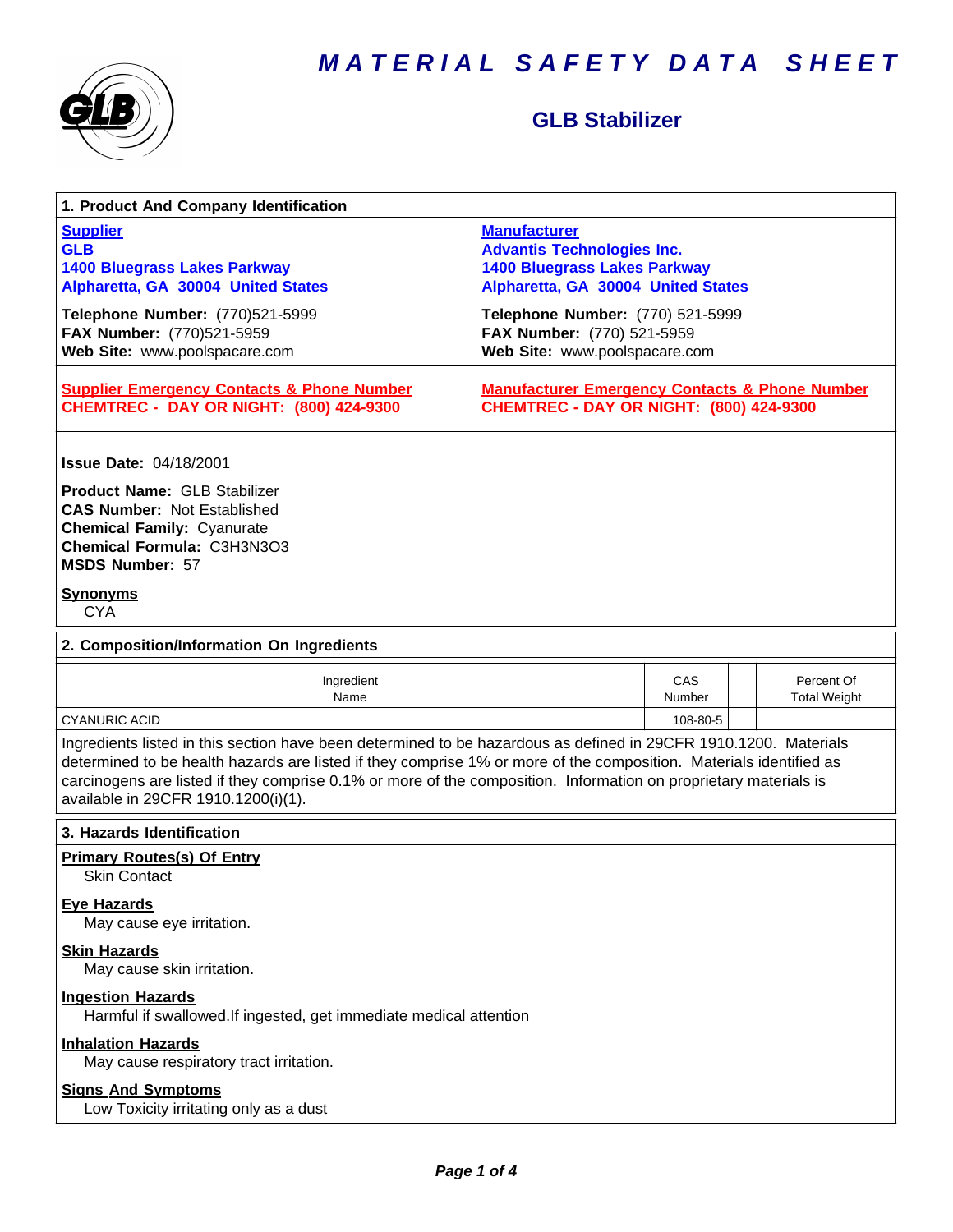# **GLB Stabilizer**

# **3. Hazards Identification - Continued**

# **Conditions Aggravated By Exposure**

None Known

## **First Aid (Pictograms)**



# **4. First Aid Measures**

#### **Eye**

In case of contact, hold eyelids apart and immediately flush eyes with plenty of water for at least 15 minutes. Consult Physician.

## **Skin**

In case of contact, immediately flush skin with plenty of water for at least 15 minutes.

## **Ingestion**

Call a physician or a poison control center immediately.

## **Inhalation**

If inhaled, remove to fresh air.

## **Fire Fighting (Pictograms)**



## **5. Fire Fighting Measures**

**Flash Point:** N/A°F **Flammability Class:** NOT FLAMMABLE

## **Extinguishing Media**

Use the appropriate extinguishing media for the surrounding fire.

## **Fire Fighting Instructions**

Firefighters should wear self-contained breathing apparatus and full protective gear.

## **6.Accidental ReleaseMeasures**

Sweep up and remove immediately. Clean up on dry basis. Avoid release to the environment. Collect and dispose.

#### **7. Handling And Storage**

#### **Handling And Storage Precautions**

Keep out of reach of children. Do not store with acids. Keep containers tightly closed. Store material in a cool and dry place. Away from food.

#### **Handling Precautions**

Avoid unnecessary contact with eyes skin and clothing.

## **Storage Precautions**

Store in a cool dry place. Keep away from food

# **Work/Hygienic Practices**

Use safe chemical handling procedures suitable for the hazards presended by this material.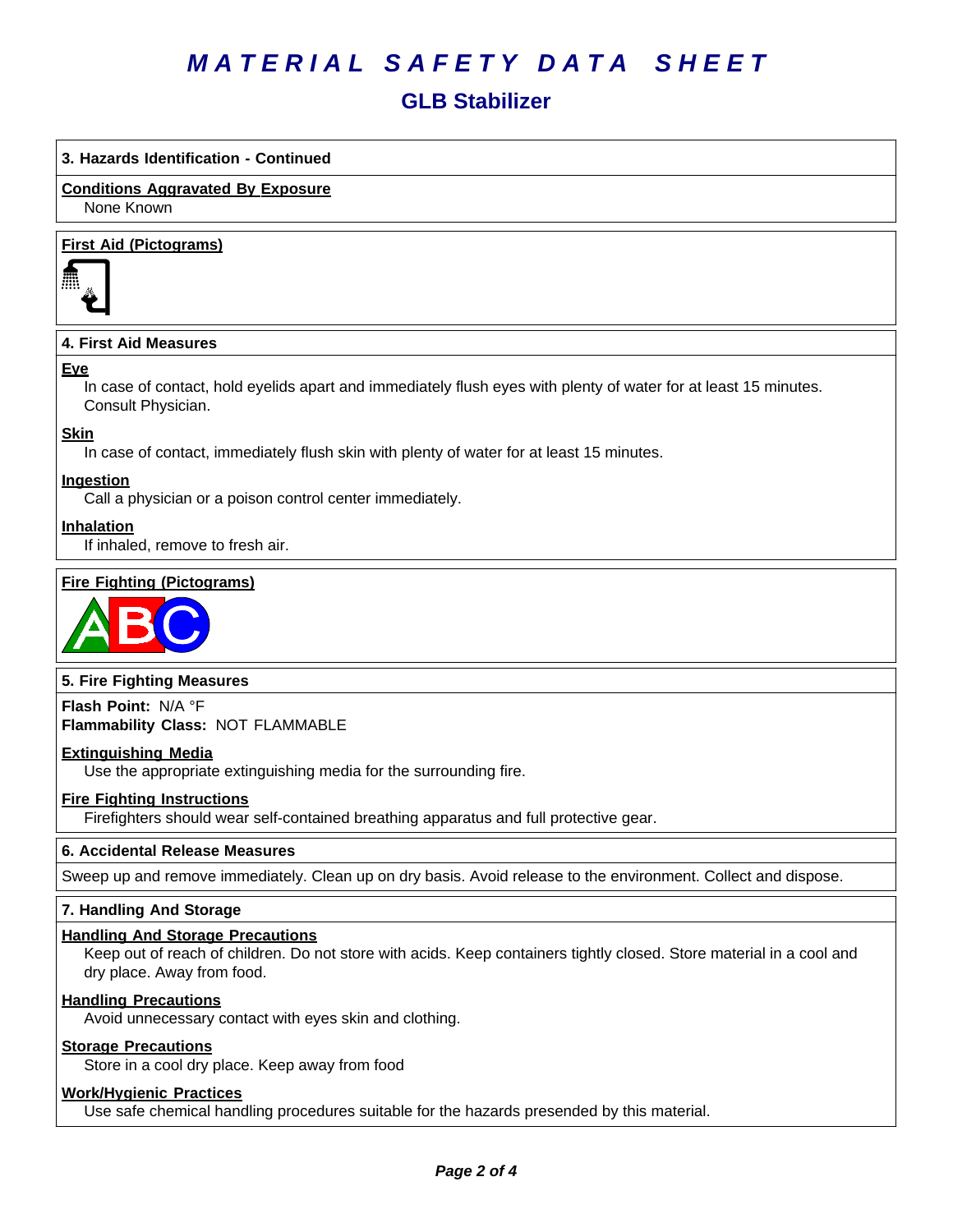# **GLB Stabilizer**

#### **Protective Clothing (Pictograms)**



## **8. Exposure Controls/Personal Protection**

#### **Engineering Controls**

Local exhaust acceptable. Special exhaust not required unless dust accumulation is a problem.

# **Eye/Face Protection**

Safety glasses with side shields or goggles recommended.

#### **Skin Protection**

Chemical-resistant gloves.

#### **Respiratory Protection**

None normally required. If dust accumulation is a problem a dust mask is suggested. Full Cover clothing should be worn

#### **9. Physical And Chemical Properties**

#### **Appearance**

White to gray Crystalline powder

#### **Odor**

None

**Chemical Type:** Mixture **Physical State:** Solid **Melting Point:** DECOMPOSES °F **Boiling Point:** DECOMPOSES @ 70C °C **Specific Gravity:** 0.83-0.93 **Percent Volitales:** NOT APPLICABLE **Percent VOCs:** NOT APPLICABLE **Vapor Pressure:** NIL **Vapor Density:** NOT VOLATILE **Solubility: 1% AT 25C IN WATER Viscosity: NOT APPLICABLE Evaporation Rate:** NOT APPLICABLE

## **10. Stability And Reactivity**

**Stability: Stable** Hazardous Polymerization: Will not occur

# **Incompatible Materials**

NONE

# **Hazardous Decomposition Products**

Oxides of Nitrogen and Carbon anc Cyanuric Acid

#### **11. Toxicological Information**

**Acute Oral Effects**

LD50 mg/kg Rat >5g/kg